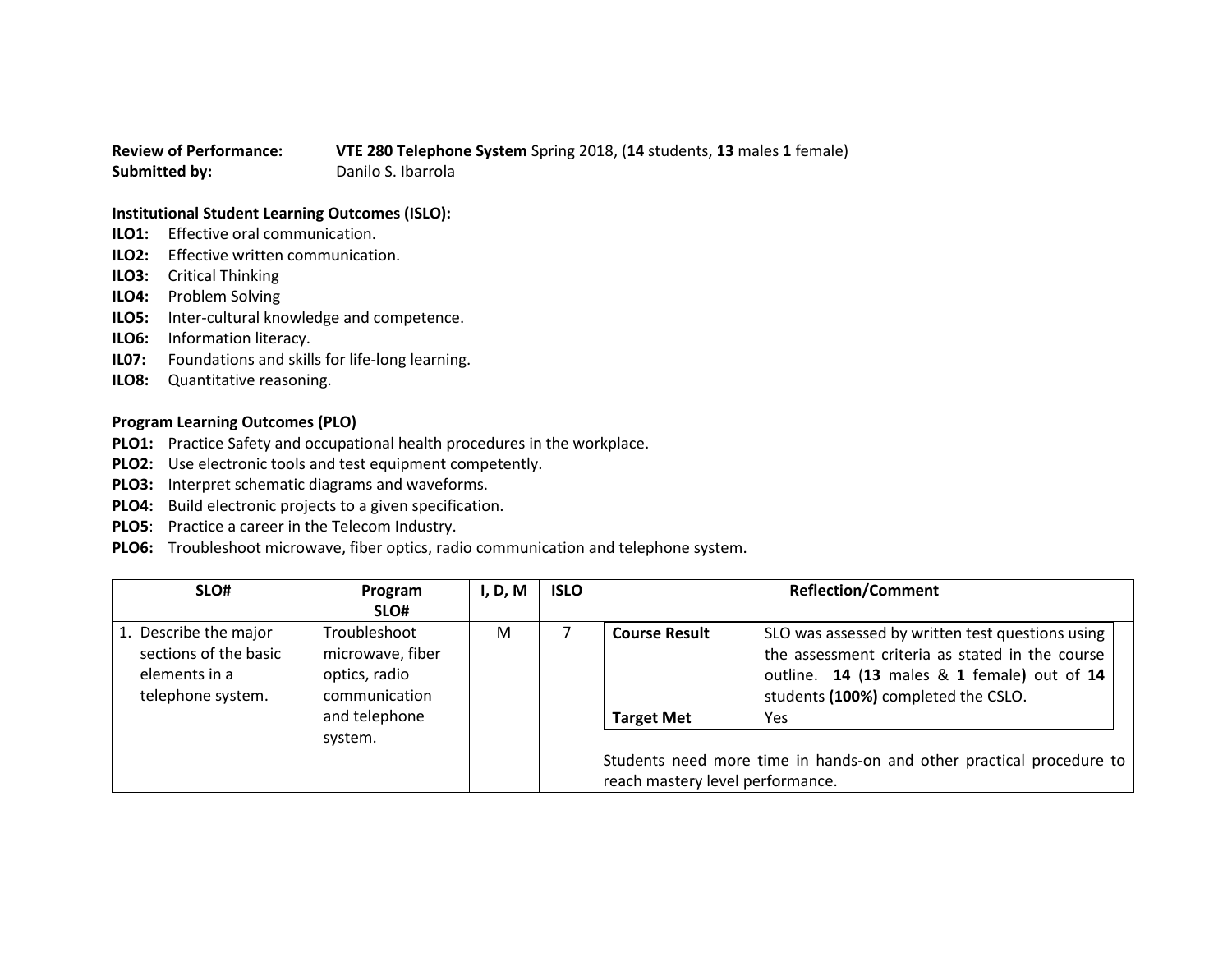| 2. Describe the telephone<br>system used in the U.S<br>and the F.S.M.                                                                                                       | Troubleshoot<br>microwave, fiber<br>optics, radio<br>communication<br>and telephone<br>system. | M | $\overline{7}$ | <b>Course Result</b><br><b>Target Met</b><br>reach mastery level performance. | SLO was assessed by written test questions using<br>the assessment criteria as stated in the course<br>outline. 14 (13 males & 1 female) out of 14<br>students (100%) completed the CSLO.<br>Yes<br>Students need more time in hands-on and other practical procedure to                                                       |
|-----------------------------------------------------------------------------------------------------------------------------------------------------------------------------|------------------------------------------------------------------------------------------------|---|----------------|-------------------------------------------------------------------------------|--------------------------------------------------------------------------------------------------------------------------------------------------------------------------------------------------------------------------------------------------------------------------------------------------------------------------------|
| 3. Describe and<br>troubleshoot the<br>operations of the<br>mechanical and<br>electronic telephone<br>sets.                                                                 | Troubleshoot<br>microwave, fiber<br>optics, radio<br>communication<br>and telephone<br>system. | M | $\overline{7}$ | <b>Course Result</b><br><b>Target Met</b><br>reach mastery level performance. | <b>SLO</b><br>hands-on<br>assessed<br>using<br>was<br>troubleshooting and written test questions using<br>the assessment criteria as stated in the course<br>outline. 14 (13 males & 1 female) out of 14<br>students (100%) completed the CSLO.<br>Yes<br>Students need more time in hands-on and other practical procedure to |
| 4. Describe and<br>demonstrate the two<br>methods of signal<br>processing and the<br>types of connection<br>links that are commonly<br>used in today's<br>telephone system. | Troubleshoot<br>microwave, fiber<br>optics, radio<br>communication<br>and telephone<br>system. | M | $\overline{7}$ | <b>Course Result</b><br><b>Target Met</b><br>reach mastery level performance. | <b>SLO</b><br>hands-on<br>assessed<br>using<br>was<br>troubleshooting and written test questions using<br>the assessment criteria as stated in the course<br>outline. 14 (13 males & 1 female) out of 14<br>students (100%) completed the CSLO.<br>Yes<br>Students need more time in hands-on and other practical procedure to |